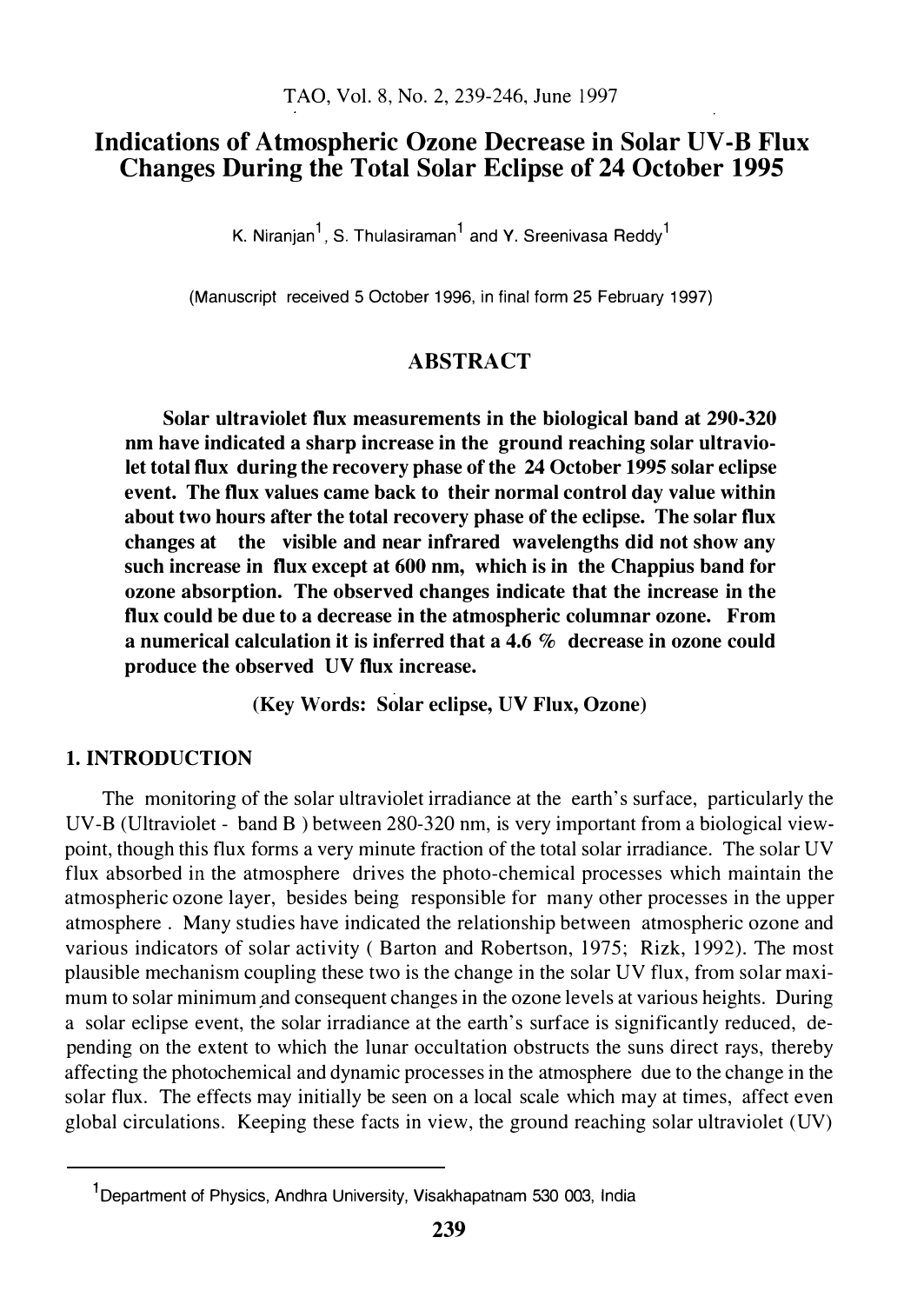flux in the biological band, and the direct solar flux in the visible and near infrared (IR) regions have been monitored during the total solar eclipse of 24 October 1995 at Visakhapatnam  $(17.7\textdegree N, 83.3\textdegree E)$ , a low latitude station on the east coast of India. The observed changes in  $\cdot$ the ground reaching total UV flux and the corresponding changes in the direct solar flux at visible and near IR wavelengths have been discussed, keeping in mind the mechanisms responsible for their variation.

## 2. EXPERIMENT AND METHODOLOGY

A UV B photometer which measures the ground reaching total (direct+diffuse) solar flux at four discrete wavelengths namely 290, 300, 310 and 320 nm is in operation at Visakhapatnam. The spectral selection in this radiometer is done with narrow band interference filters mounted on a circular filter wheel, which is rotated with the help of an automatic motor drive assembly such that each filter stays in the field of view for 48 seconds. The time taken for the changeover from one filter to another is approximately 12 seconds. The full bandwidth at half maximum of the filters is 10 nm. Preceding the filter wheel assembly, is an integrating sphere to which a quartz hemispherical dome window is placed for collecting both the direct and diffuse radiation. The wavelength selected radiation is focused onto the photomultiplier tube which is connected to a data logger. A cycle time of 5 minutes is required for the complete rotation of the filter wheel to cover all four wavelengths including one dark count to set the time resolution at each wavelength to five minutes. The full details of the system are available in Srivastava et al. (1995). This system has been calibrated at the National Physical laboratory, New Delhi, India for retrieving the flux in absolute flux units of WI Sq. cm./ nm.

The other system which measures the direct solar radiation at the visible and near IR wavelengths at nine discrete wavelengths namely 400, 450, 500, 600, 650, 750, 850, 940 and 1025 nm, is the Multiwavelength Radiometer which is analogous to the filter wheel radiometers (Shaw *et al.*, 1973). The half power bandwidth of the filters is 5 nm. This system measures the ground reaching direct solar flux with the help of collimating and focusing optics and a UDT 455 Photo detector - amplifier sensor. The system has automatic data acquisition and sun tracking electronics (Krishna Moorthy et al., 1993).

# 3. RESULTS AND DISCUSSION

Both the UV-B Photometer and Multiwavelength Radiometer systems were operated on days with completely clear skies in the month of October 1995. The eclipse of 24 October 1995 started at 07:32 hrs at the observing location, with maximum obscuration at 08:44 hrs. The eclipse ended at 10:08 hrs and the degree of maximum obscuration was 81%. Figure 1 shows the variation of the ground reaching UV-B flux on the eclipse day (Solid line) along with the monthly mean variation (Vertical bars) for all the other days (13 days with 2 sigma variance), excluding the eclipse day, at a typical wavelength of 310 nm. It may be seen from the figure that with the first contact of the eclipse at 07 .32 hrs the UV flux started decreasing with increasing lunar occultation, and reached a minimum value at the time of maximum obscuration at 08:44 hrs with no time lag. With the decrease in solar obscuration the flux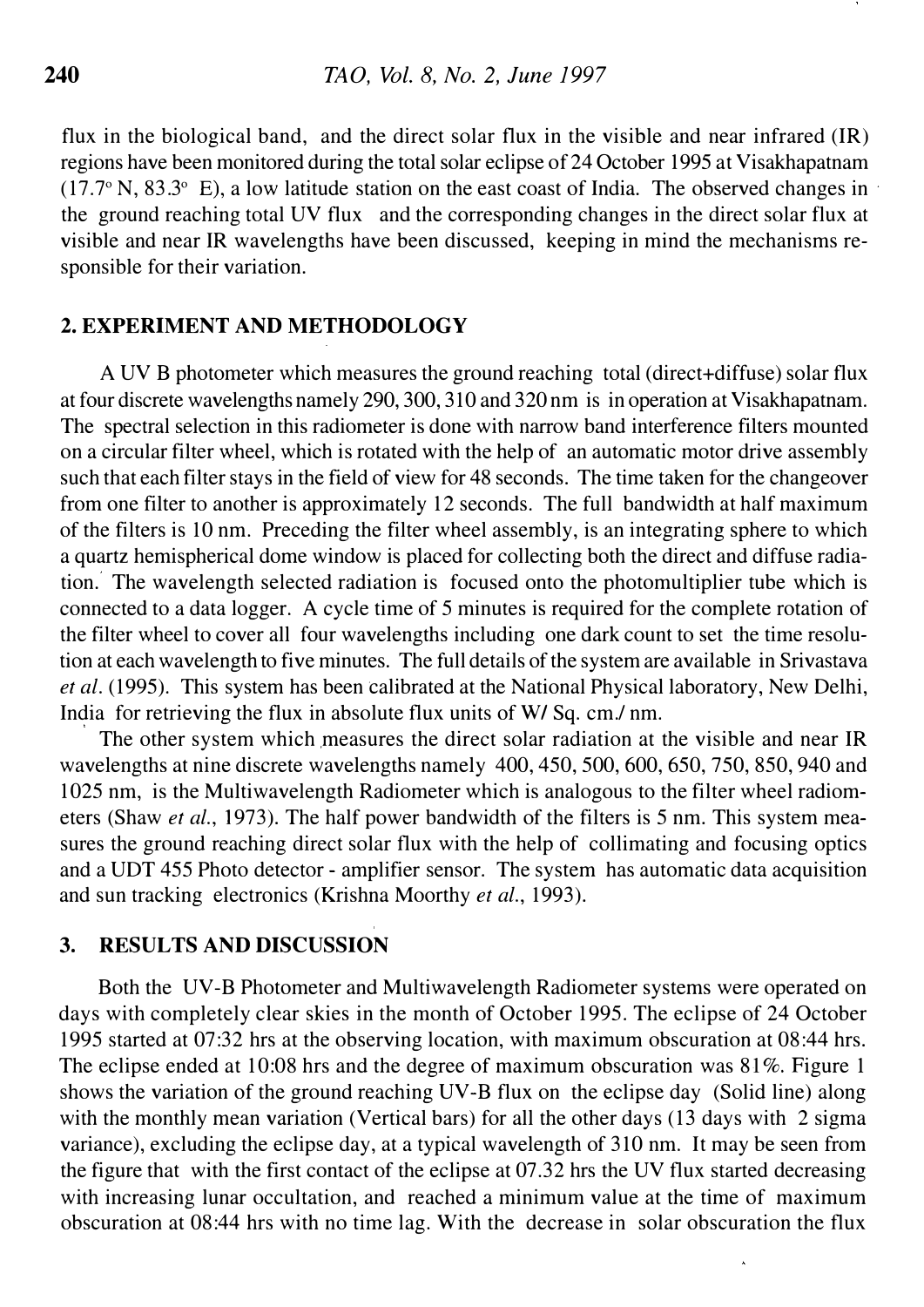

Fig. 1. Variation of the Solar UV total flux on the eclipse day (solid line) along with the monthly mean (vertical bars) at 310 nm. The arrows indicate the onset  $(0)$ , the maximum phase  $(M)$  and the end  $(E)$  time of the eclipse.

started recovering. The interesting feature to be observed is the sharp increase in the flux during the recovery phase. After the eclipse event, the flux values increased sharply even beyond the control day average. Higher values of flux are seen for about 2 hours after the last contact and the flux recovered it's normal mean value within about two hours after the eclipse event. Such a feature is observed at all four UV wavelengths at which the UV-B Photometer operates.

In contrast, the direct solar flux at the visible and near IR wavelengths, as recorded by the MWR system, do not show any such increase as may be seen in Figure 2, where the variation of the direct solar flux at two typical wavelengths of 450 nm (typical visible) and 850 nm (typical near IR) on the eclipse day (solid line), and the monthly mean (of 9 days' regular observation) excluding the eclipse day (Vertical bars), are plotted. As this system is meant to evaluate the aerosol optical depths it does not need calibration and hence the intensity is shown as the output of the system in Volts. Excluding the dip seen during the eclipse period, which is caused by the progressive lunar occultation of the sun's disc during the onset of the eclipse and the subsequent recovery, there is no appreciable change in flux after the eclipse period The total optical depths retrieved from the direct solar flux measurements using the Langley technique ( see Figure 3) do not show any significant variation at the visible and near IR wavelengths on the eclipse day( the data during the whole eclipse period, i.e. from 07:30 AM to 10:30 AM on the eclipse day, is not considered in evaluating the total optical depths) indicating that the transparency of the atmosphere did not change on the eclipse day. How-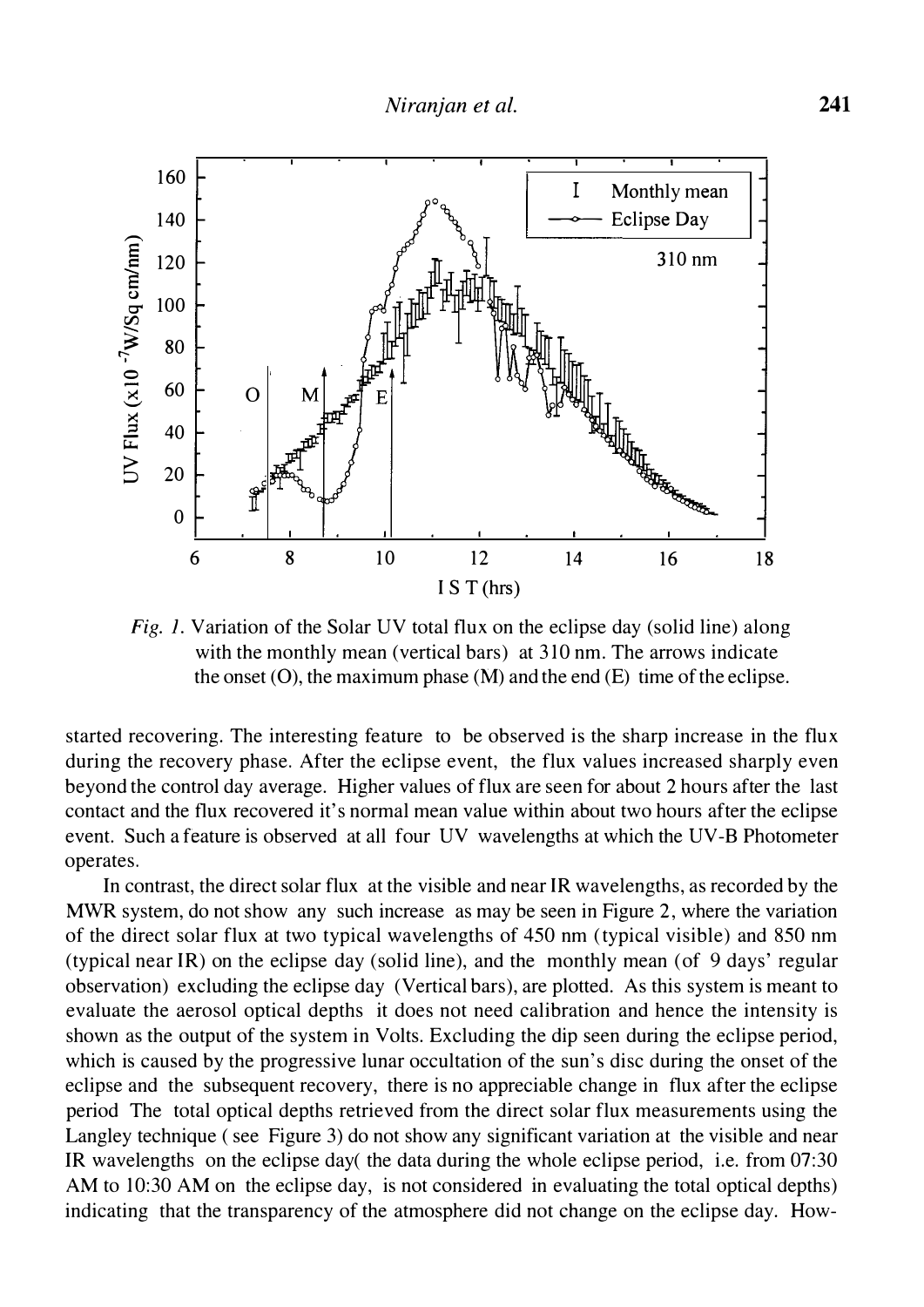

Fig. 2. Variation of the Solar flux at typical visible (450nm) and near IR (850nm) wavelengths on the eclipse day (solid line) along with the monthly mean (vertical bars). The arrows indicate the onset  $(0)$ , the maximum phase (M) and the end (E) time of the eclipse.

ever, a small change in the total optical depth is seen at 940 nm which is close to the central wavelength of the  $\rho \sigma \tau$  band for the water vapour absorption. With this station being a coastal station, the day to day variability in atmospheric water vapour is more, and hence the optical depth shows a large variability. An interesting observation from the MWR system during the total solar eclipse is that the direct solar flux at 600 nm, which is in the Chappius band for ozone absorption, shows a small increase in direct solar flux for about an hour after the eclipse event. Such an increase is seen only at this wavelength and not at any other wavelength in either the visible or the near IR regions. Thus it is observed that the solar flux at ozone sensitive wavelengths in the UV and visible solar spectrum increased for about one hour after the eclipse event (see Figures 1 and 4), which indicates lower atmospheric columnar ozone during the eclipse recovery phase and for about one hour after the eclipse event, compared to that on a normal day.

It has been reported from experimental as well as theoretical studies that the atmospheric ozone balance is disturbed during total solar eclipse events, though photochemical phenomena do not fully accounts for these changes (Chatterjee, 1983; Bojkov, 1968; Hunt, 1965). It has been reported that a drop in columnar ozone may be observed shortly before and after the maximum phase of the eclipse (Osherovich et al 1974; Mims and Mims., 1993). Subbaraya (1983), from rocket measurements made during the total solar eclipse of 1981, reported a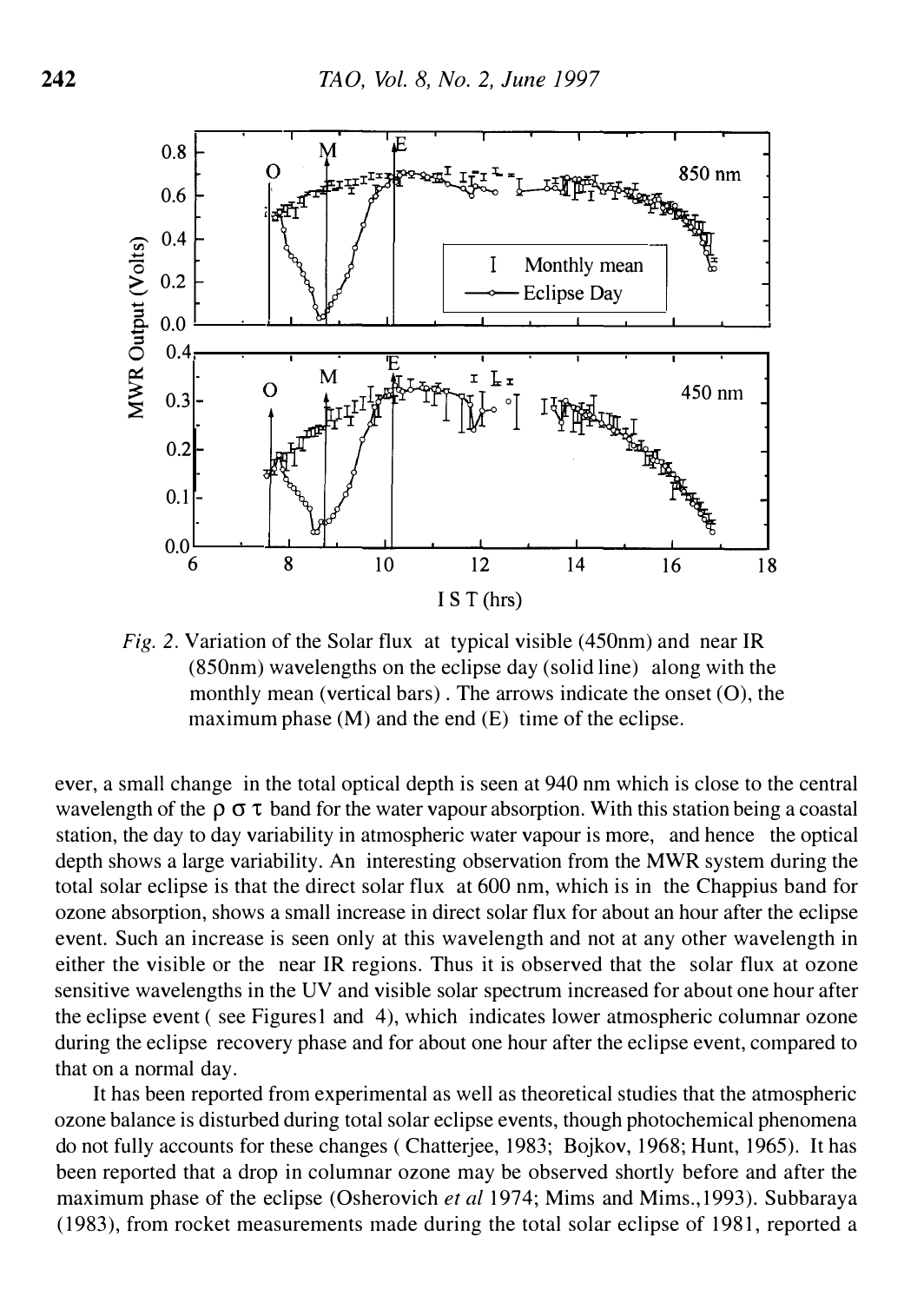

Fig. 3. Spectral variation of total optical depths on the eclipse day (solid line with open circles) and the monthly mean (line with vertical bars).



Fig. 4. Variation of the flux on the eclipse day (solid line) along with the monthly mean (vertical bars) at 600nm. The arrows indicate the onset (0), the maximum phase (M) and the end (E) time of the eclipse.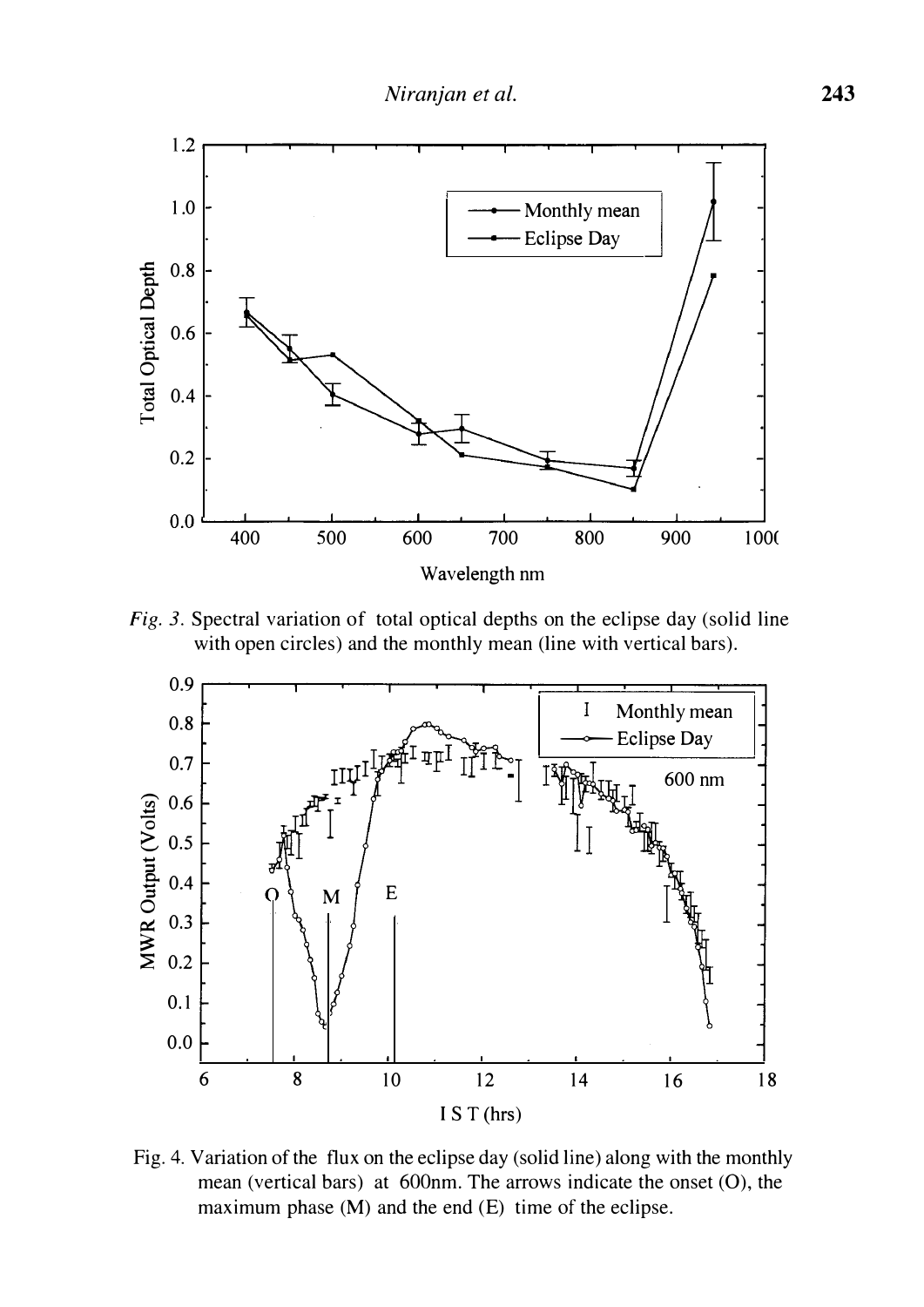height dependent change in the atmospheric ozone. A surface ozone decrease from 41  $\mu$  gm/  $m<sup>3</sup>$  to 37  $\mu$  gm/m<sup>3</sup> and about a 3% decrease ( ~ 10 DU) in total ozone have been reported by Chatterjee (1983) during the total solar eclipse of 1981. An eclipse perhaps disturbs the photochemical balance of ozone due to the change in the available solar UV flux which is important in the production and destruction of ozone. It is also believed that part of the ozone seen in the upper troposphere comes from the stratosphere by diffusion, and as there is a differential change in the ozone levels at various heights, an eclipse may also effect the transport of ozone resulting in temporary changes. Furthermore, due to the cooling of the atmosphere and damping of all convective processes during a solar eclipse event, the surface levels of ozone may decrease.

From the observed changes in the UV and visible flux, it is felt that the increases seen at the UV wavelengths and at 600 nm after the totality of the eclipse could be due to the changes in ozone either at the surface level or in the total columnar ozone or both. As the UV B instrument measures the total integrated direct and diffuse flux, it is sensitive to ozone changes both at the surface level as well as at the columnar level. However, the change in the direct solar flux at 600 nm in the Chappius absorption band for ozone clearly indicates a decrease in the columnar ozone for a short period of one to two hours after the eclipse event.

An attempt has been made to calculate the expected change in the columnar ozone to produce the observed changes in the ultraviolet flux following the semi empirical formula for calculating the global solar middle ultraviolet radiation reaching the ground (Green *et al.*, 1974). According to the semi-empirical equation given by them, the direct solar radiation at any Solar zenith angle  $(\theta)$  and wavelength  $(\lambda)$  can be expressed as

$$
B(\theta,\lambda) = H(\lambda)\cos\theta\exp[-A_{\mu}(\theta,\lambda)]
$$

Here H  $(\lambda)$  represents the solar radiation at wavelength  $\lambda$  which can be represented by

$$
H(\lambda) = k [1 + (\lambda - \lambda_0)/d]
$$

where k =  $0.522$  w/m<sup>2</sup>/nm, d = 37 nm and  $\lambda_{\bullet}$  = 300 nm. The expression for A<sub>t</sub>( $\theta$ , $\lambda$ ) is given by

$$
A_{t}(\theta,\lambda)=W_{oz} k_{oz} \exp[-(\lambda-\lambda_0)/d_0] \text{ seq}_{oz}\theta+W_a k_a (\lambda/\lambda_0)^{va} \text{ seq}_a\theta+W_p k_p (\lambda/\lambda_0)^{vp} \text{ seq}_p
$$

In the above equation (3) Seq<sub>i</sub>  $\theta = [1-Sin^2\theta/q_i]$  and  $q_i = [1+y_i/R]^2$ .

Here  $y_i$  is the effective radius of the *i*th species and R is the radius of the earth. W<sub>oz</sub> is ozone concentration,  $W_a$  is air concentration and  $W_p$  is particulate concentration.

The diffuse radiation  $F(q, 1)$  is given by

$$
F(\theta,\lambda) = H(\theta,\lambda) \exp [ -D(\theta,\lambda) ]
$$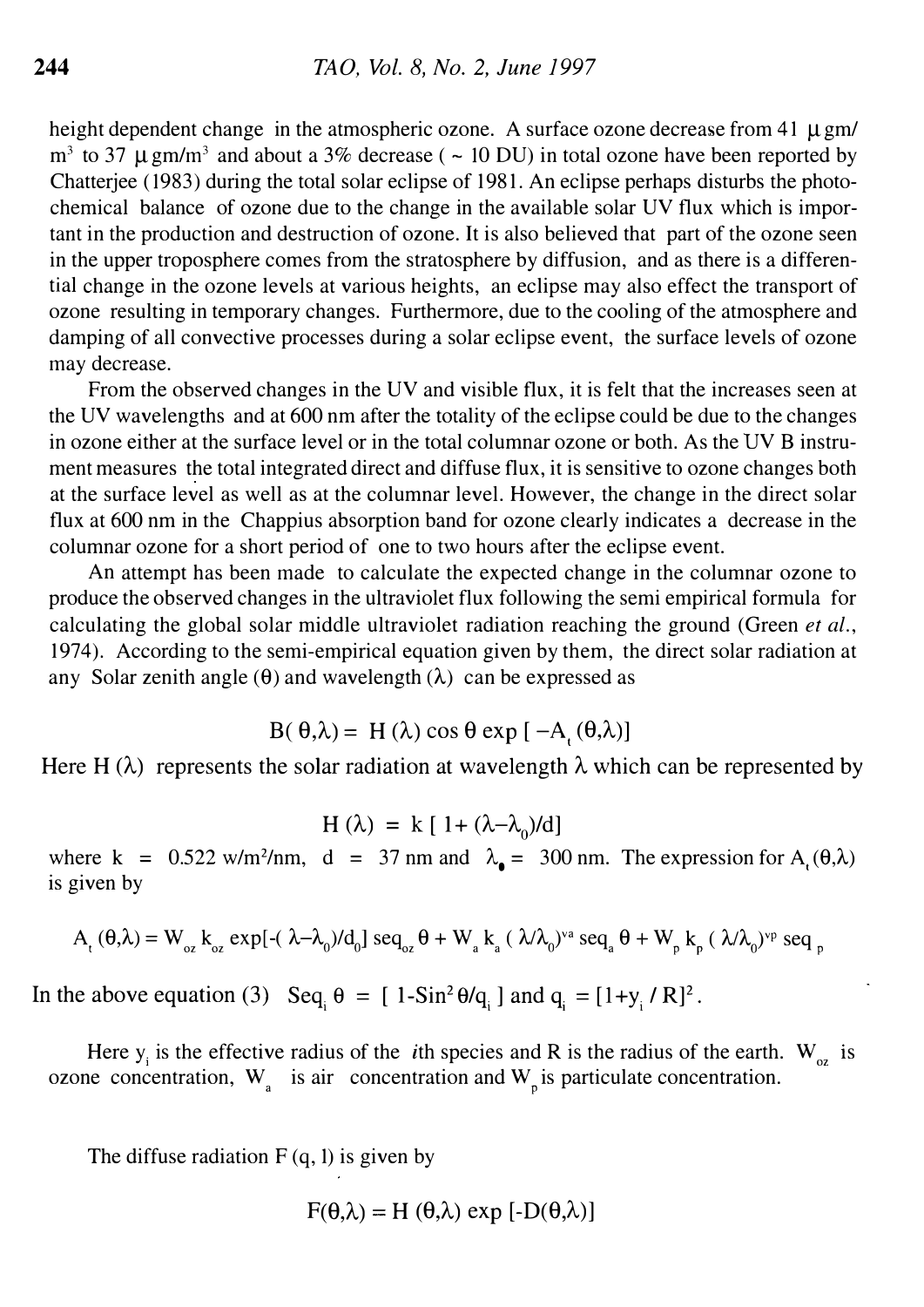Here  $D(\theta, \lambda)$  is given by

 $D(\theta, \lambda) = k'_{oz}$  expl $kk_0W_{oz}$  - ( $\lambda - \lambda_0/\delta$  Speq( $\theta$ )] seq( $\theta, q_1$ )+ $k_{ap}$  seq( $\theta, q_2$ )

Here Speq  $(\theta) = 1/(1-\sin^2{\theta/q})^{1/2}$ . All the k's in the above equation are the absorption coefficients of the respective species and the v's are the power law exponents for those species ( Please see Green et al., 1974 for details).

The total radiation I is the sum of direct and diffuse components given by

$$
I_{\text{total}} = H(\lambda) \left[ \cos \theta \exp \left( -A_{t} (\theta, \lambda) + \exp \left( -D(\theta, \lambda) \right) \right] \right]
$$

The neutral air parameters have been incorporated from the available rocket and balloon data from the observing location and nearby rocket stations. The particulate parameters have been taken from the experimental observations carried out on site (Niranjan *et al.*, 1995; Krishna Moorthy et al., 1993). Numerical calculations using the above equations have shown that a 4.6 % ( i.e. 0.012 atm-cms) decrease in columnar ozone could produce the observed increases in the solar UV flux. It has been reported by the India Meteorological Department that according to Dobson measurements, the total ozone in the atmosphere fell by 5.8 % from the normal 260 Dobson units level at Delhi ( The Hindu, 1995), during the eclipse event of 24th October 1995.

Acknowledgments The authors wish to express their sincere thanks to Prof. P.V.S. Rama Rao of the Department of Physics, Andhra University for many useful discussions and his constant encouragement. The financial assistance of the Indian Space Research Organisation, the University Grants Commission and the Department of Science and Technology, Govt. of India is gratefully acknowledged.

#### **REFERENCES**

- Barton, I.J. and D.F. Robertson,1975: Measurements of erythemally effective ultraviolet radiation and total ozone content. Nature, 258, 68-69.
- Bojkov, R., 1968: The ozone variations during the solar eclipse of 20 May 1966. Tellus, 20, 417-421.
- Chatterjee, K.,1983: Atmospheric ozone measurements, variations and trends. Proc. INDO-US workshop on Global ozone problem, NPL, New Delhi, India, 63-85.
- Green, A.E.S., T.Sawada and E.P.Shettle, 1974: The middle ultraviolet reaching the ground.